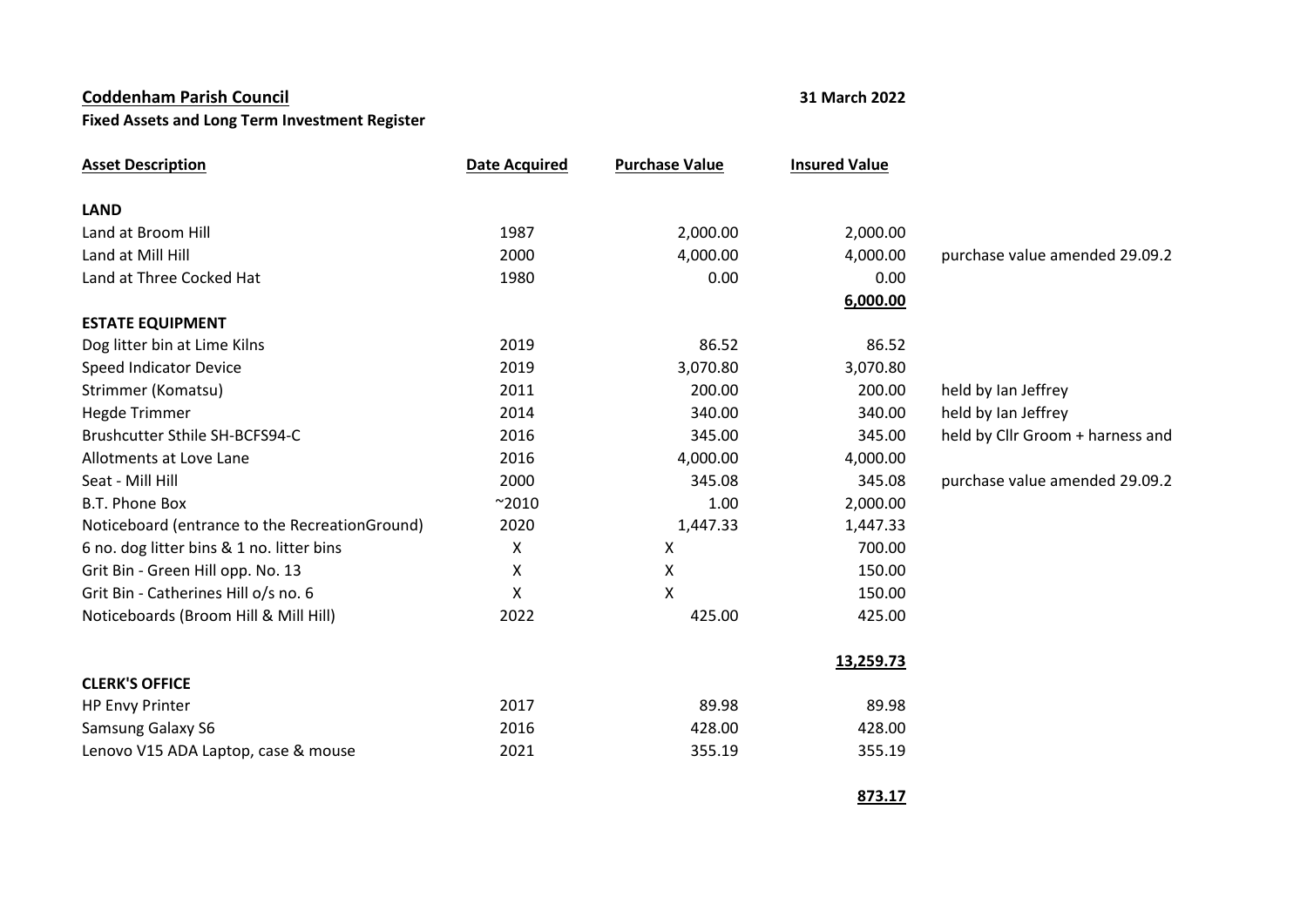**TOTAL ASSETS 18,133.90**

Speedwatch gun and signs 1,408.00 1,408.00 1,408.00 removed from register 06.05.202 Toshiba Satelite L50 Laptop 2016 2016 2016 1998 458.99 458.99 458.99 removed from register 16.09.202